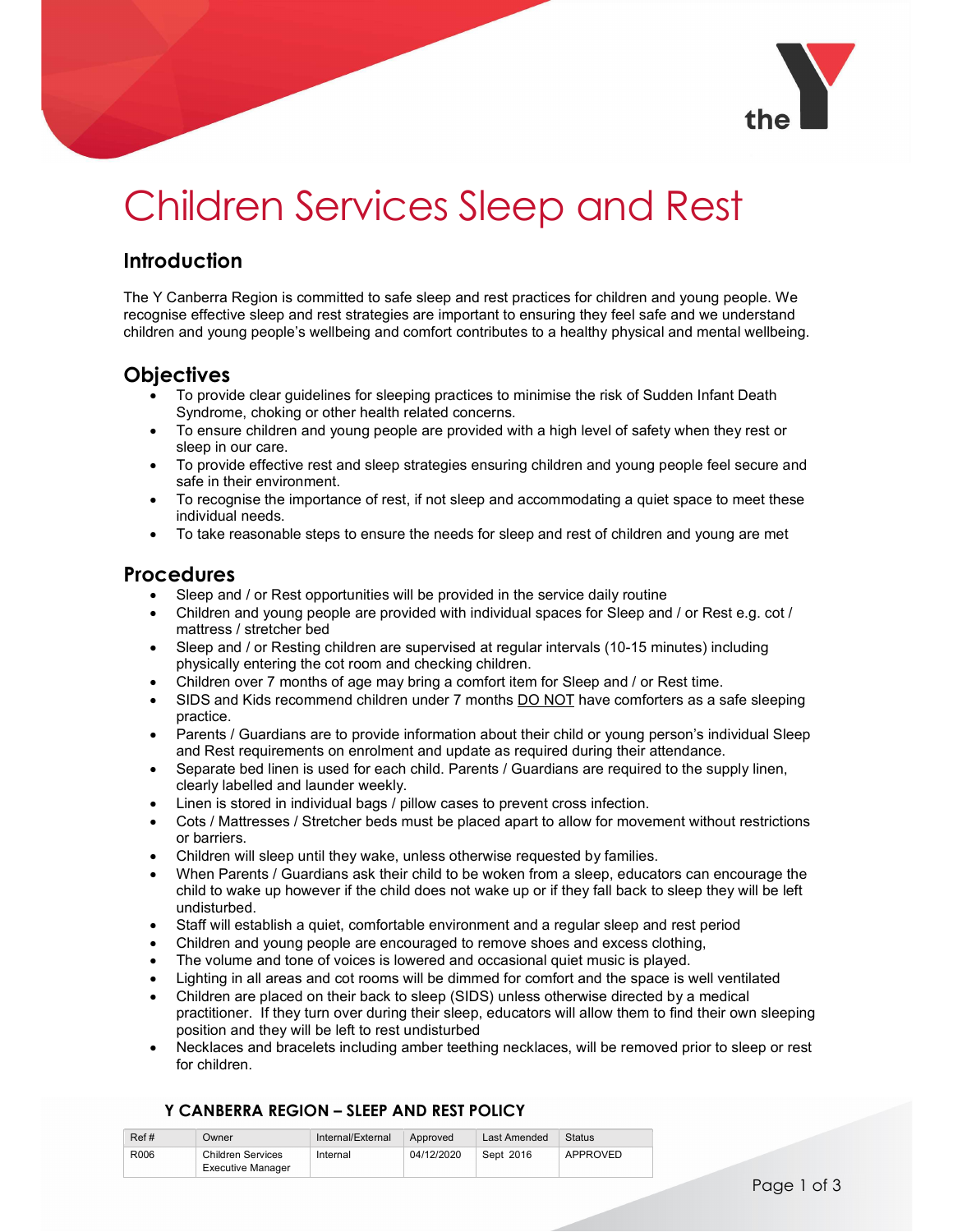

- If the Parent / Guardian beliefs and practices are in conflict with recommendations from Red Nose Y Canberra Region Services will not endorse an alternative practice, unless the service is provided with written advice from a medical practitioner.
- If a medical condition exists that prevents a child from being placed on their back, the alternative resting practice must be directed in writing by a medical practitioner.
- At no time will a child or young person's face be covered with bed linen.
- To prevent wriggling down under bed linen infants will be placed with their feet closest to the bottom end of the cot as recommended by Red Nose Australia.
- Quilts and duvets will not be used as bed linen. Pillows, soft toys, lamb's wool and cot bumpers will not be used.
- Light bedding is the preferred option, which must be tucked in to prevent children and infants from pulling bed linen over their head.
- Sleeping bags (no hood) with a fitted neck and arm holes are recommended as bed linen and encourage an infant to rest on their back.
- Cots will meet Australian Safety Standards and have the correctly sized mattress, leaving no space between the rails and the mattress.
- Children will NOT be put to bed with bottles.
- A record of sleep times will be maintained for parents / guardians.
- Opportunities are provided for rest and relaxation to allow periods to stop and rejuvenate across the day. These could include but are not limited to yoga, meditation exercises and quiet play experiences to promote a child's mindfulness and wellbeing.

### **Definitions**

Y Canberra Region Children Services defines 'sleep and rest' as a period of inactivity, solitude, calmness or tranquillity.

## Scope

Children Services Y People, Parents / Guardians

# Roles and Responsibilities

|                         | Department/Area   Role/Responsibility                                                                                                                                                                                                                                                                                                                                |
|-------------------------|----------------------------------------------------------------------------------------------------------------------------------------------------------------------------------------------------------------------------------------------------------------------------------------------------------------------------------------------------------------------|
| Nominated<br>Supervisor | Ensure safe sleeping and rest practices are adhered to across the service<br>$\bullet$<br>Arrange where required training for educators on safe sleeping practices<br>$\bullet$<br>Discuss policy and parent / guardian requirements on enrolment<br>$\bullet$<br>Promote safe sleep and rest practices across the service to educators and<br>$\bullet$<br>families |
| Educators               | Follow guidelines for safe sleeping and rest and promote these to families<br>$\bullet$<br>Communicate any changes to a child or young person's sleep or rest patterns to<br>their parent / guardian<br>Where required attend training to stay updated with Red Nose Australia safe<br>$\bullet$<br>sleep and rest recommendations and practices                     |
| Parent / Guardian       | Complete required documentation upon enrolment detailing sleep and rest<br>٠<br>requirements<br>Communicate any sleep or rest pattern changes to educators as required<br>٠                                                                                                                                                                                          |

# Monitoring, Evaluation and Review

#### Y CANBERRA REGION – SLEEP AND REST POLICY

| Ref# | Jwner                                  | Internal/External | Approved   | Last Amended | Status   |
|------|----------------------------------------|-------------------|------------|--------------|----------|
| R006 | Children Services<br>Executive Manager | Internal          | 04/12/2020 | Sept 2016    | APPROVED |